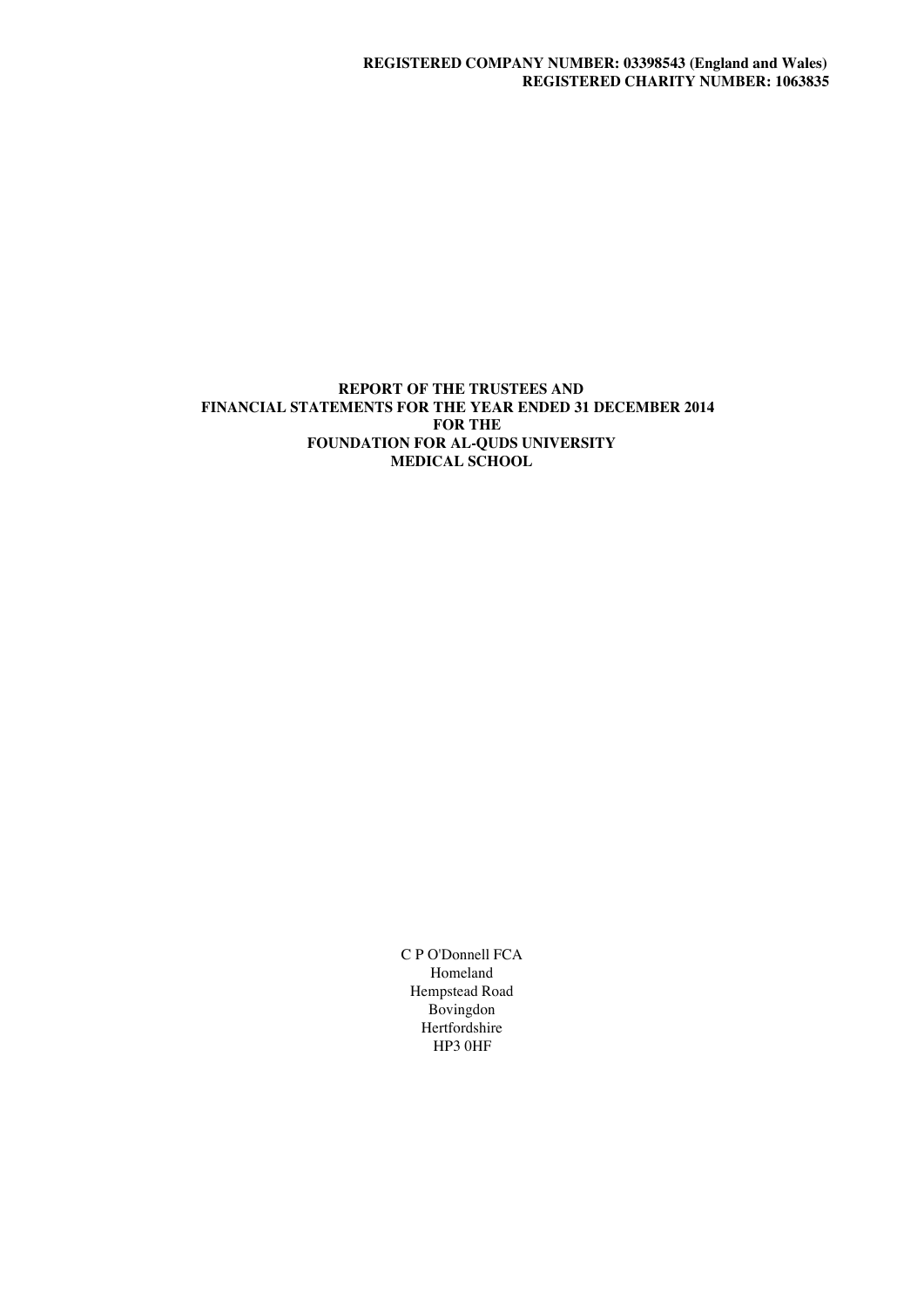# **CONTENTS OF THE FINANCIAL STATEMENTS FOR THE YEAR ENDED 31 DECEMBER 2014**

|                                            | Page              |
|--------------------------------------------|-------------------|
| Report of the Trustees                     | 1 to $3$          |
| Independent Examiner's Report              | 4                 |
| <b>Statement of Financial Activities</b>   | 5                 |
| <b>Balance Sheet</b>                       | $6 \text{ to } 7$ |
| Notes to the Financial Statements          | 8 to 10           |
| Detailed Statement of Financial Activities | 11                |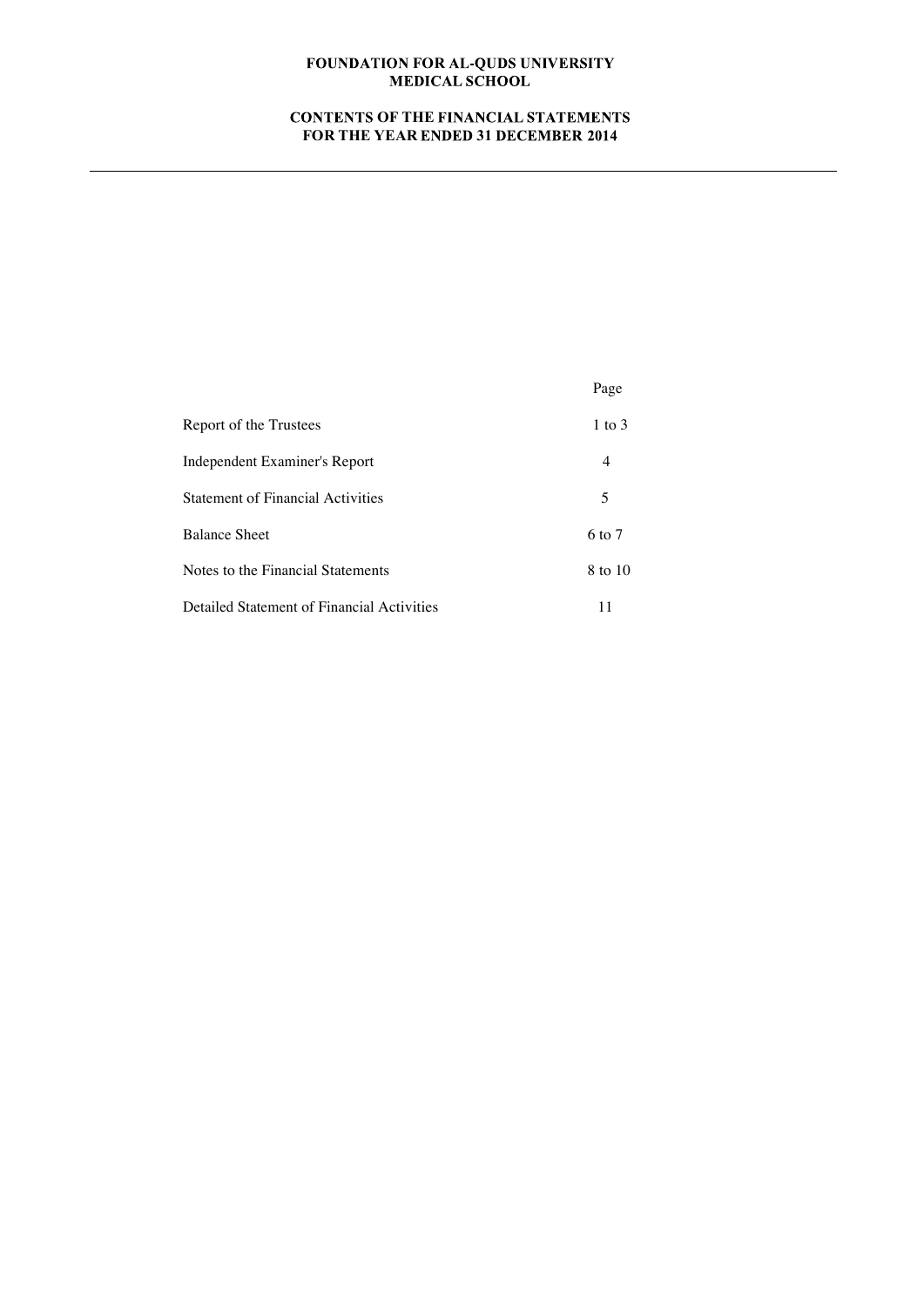## **REPORT OF THE FOR THE YEAR ENDED 31 DECEMBER 2014**

The trustees, who are also directors of the charity for the purposes of the Companies Act 2006, present their report with the financial statements of the charity for the year ended 31 December 2014. The trustees have adopted the provisions of the Statement of Recommended Practice (SORP) 'Accounting and Reporting by Charities' issued in March 2005.

#### **REFERENCE AND ADMINISTRATIVE DETAILS**

**Registered Company number** 03398543 (England and Wales)

#### **Registered Charity number** 1063835

#### **Registered office**

47 Eden Park Avenue Beckenham Kent BR3 3HJ

#### **Trustees**

| Dr M Bustami   |                        |
|----------------|------------------------|
| Dr S Haj Yahia | - resigned $31.08.14$  |
| Dr F Haddad    |                        |
| Dr A Massoud   |                        |
| T Leonard      |                        |
| Dr L Nashef    |                        |
| S Shehadeh     |                        |
| Dr K Dawas     |                        |
| Dr R Charif    | - appointed $13.09.14$ |
| A A Wolton     | - appointed $19.11.14$ |
|                |                        |

## **Company Secretary**

#### **Independent examiner**

C P O'Donnell FCA Homeland Hempstead Road Bovingdon Hertfordshire HP3 0HF

## **STRUCTURE, GOVERNANCE AND MANAGEMENT**

#### **Governing document**

The charity is controlled by its governing document, a deed of trust, and constitutes a limited company, limited by guarantee, as defined by the Companies Act 2006.

## **Risk management**

The trustees have a duty to identify and review the risks to which the charity is exposed and to ensure appropriate controls are in place to provide reasonable assurance against fraud and error.

## **OBJECTIVES AND ACTIVITIES**

The Foundation for Al-Quds University Medical School (FQMS) was incorporated on 3 July 1997 as a company limited by guarantee No 3398543. FQMS received registration of its charitable status from the Charity Commissioners on 7 August 1997 with the registered charity number 1063835. The principal charitable objects of FQMS are the advancement of education in the public field of medicine and in particular for the advancement of all aspects of the work of the Medical School at Al-Quds University. At the time of formation this was the only Palestinian medical school: the charity has since extended its work to support medical schools in Gaza and Nablus. In recognition, it adopted a working name in addition to FQMS: The Al-Quds Foundation for Medical Schools in Palestine.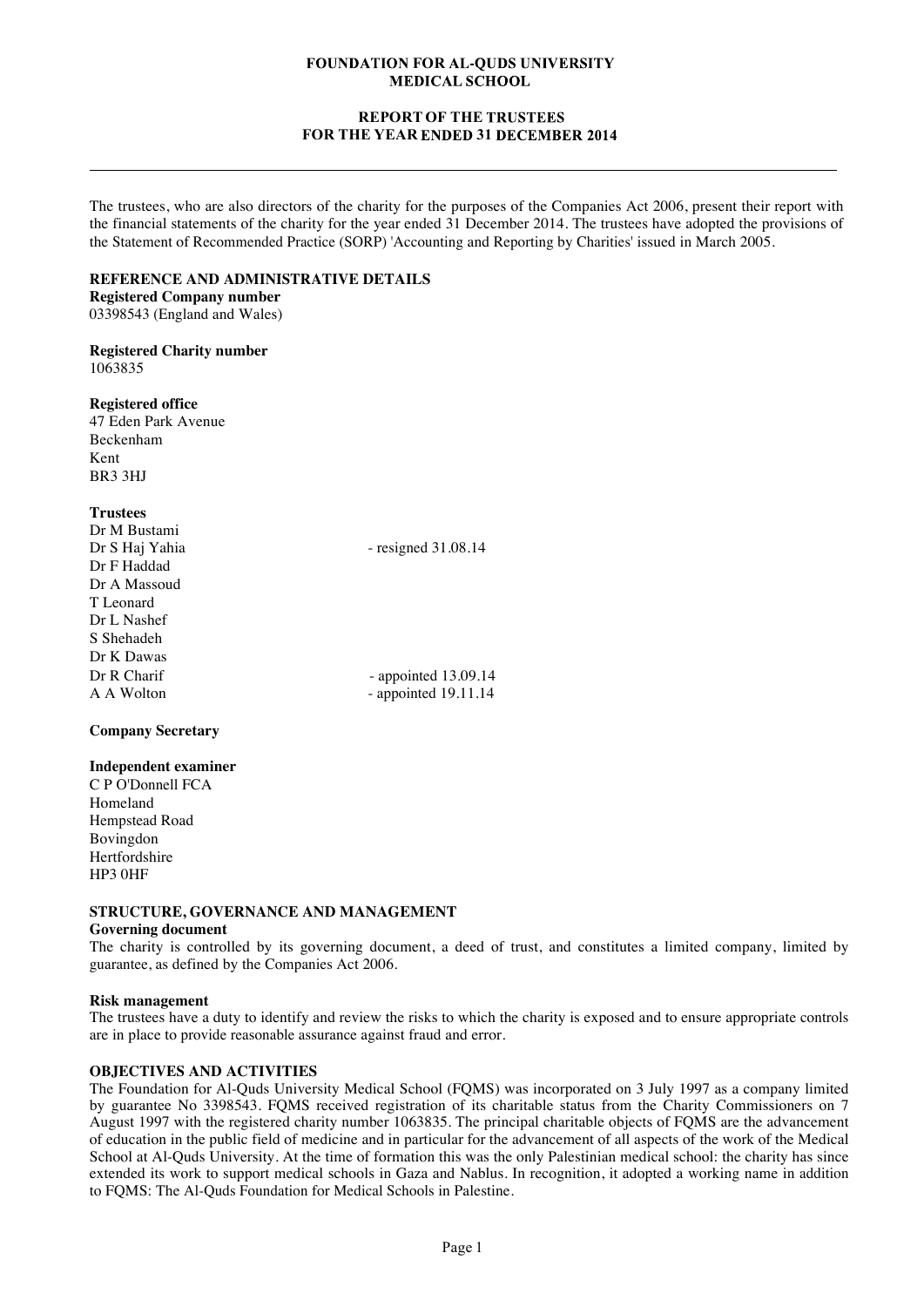## **REPORT OF THE FOR THE YEAR ENDED 31 DECEMBER 2014**

## **OBJECTIVES AND ACTIVITIES**

The accounts presented with this report cover the year to 31 December 2014.

The sixteenth AGM of the Foundation, held on October 17th 2014, was kindly hosted by Mrs Dalia Salam Rishani & Mr Ramzi Rishani. The following trustees retired and were re-appointed: Dr Fuad Haddad and Dr Lina Nashef. The resignation of Professor Saleem Hajj Yahya as trustee was accepted following his appointment at An-Najah University. Dr Rawya Charif and Mr Adam Wolton were elected as new trustees. As provided by the articles of association, the remaining trustees continued to hold office, one third retiring in rotation at successive AGMs. The remaining trustees for the period were Dr Mahmud Bustami, Dr Khaled Dawas, Dr Fuad Haddad, Mr Anthony Leonard (treasurer), Dr Ahmed Massoud, Dr Lina Nashef (chair) and Mr Said Shehadeh. Miss Rita Leonard took over as secretary and Dr Jeanne Frossard continued as officer for student affairs. Dr Awwad Awwad attended trustees meetings as observer. In addition to the AGM, formal meetings of the trustees in the year 2014 were held on January 19, May 4 and Nov 30th 2014. In between formal meetings, trustees conducted the business of the charity with regular email contact, at least monthly.

FQMS activities included support for undergraduate and postgraduate training.

FQMS continued to support external teachers and examiners, student electives (for senior medical students from the West Bank and Gaza), expanded temporary student accommodation during clinical placements (al Quds University), conferences, faculty development (IUG, Gaza), student debt relief (Al Quds University), bursaries for students based on merit and need (West Bank and Gaza), administration of five Madrinha Trust Scholarships facilitated by FQMS (3 Al Quds, 2 IUG), support for pharmacology animation teaching project (IUG) and support for our affiliate OxPal to develop an on-line teaching programme.

FQMS supported six postgraduate trainees, five in the UK and one, from Gaza, training in Pathology in Egypt and due to later complete training in Jordan. The five trainees in the UK, within the framework of the Medical Training Initiative of the Royal Colleges, were in adult cardiology (Glasgow), paediatric cardiology (Glasgow), nephrology (Canterbury), orthopaedic subspecialisation (London), laparoscopic general surgery (Southampton). Four of our six trainees were funded through support raised in the UK from generous FQMS supporters. The latter two trainees who started in 2014 were funded through a joint application, with our local partner Juzoor, to the Arab Fund for Economic and Social Development. Two similarly funded additional placements are in the process of being organized for 2015. A new joint application to expand the programme was submitted. The previously supported neurosurgical trainees continue in NHS funded posts in Cardiff and Southampton. Our postgraduate neurology trainees who returned to Palestine in 2012 continue to provide excellent clinical service, one in the West Bank and the other in Gaza. The West Bank neurologist is now also working in the medical school at Al Quds University.

Since April 2014, FQMS has had remunerated administrative support. FQMS trustees are grateful to their colleague Dr Jeanne Frossard for being the FQMS lead on student affairs. We are particularly grateful to the students' host institutions and supervisors and to all who helped in their reception and placement. FQMS congratulates the deans and all their colleagues and students for continuing progress in the face of immense difficulties.

Our annual fundraising dinner was successfully held in March 2014 and we were delighted to welcome Sir Vincent Fean, lately British Consul-General, Jerusalem, and Maya Sanbar, film director and producer, as keynote speakers. Dr Swee Ang Chai was once again our wonderful auctioneer. Superb singing was by Soumaya Deeb, soprano, and Marwan Shamiyeh, tenor. FQMS was delighted to present its second major benefactor award to Mr and Mrs Beidas to mark their generous support of FQMS over the years. FQMS trustees are very sad to note the passing away of Mr Beidas since the event.

For the preparation of the accounts which form part of this report, FQMS is especially grateful to our Treasurer Mr Anthony Leonard, who prepared the records, and to our auditors Messrs C P O'Donnell & Co. The reporting accountants Messrs C P O'Donnell & Co, Chartered Accountants, have indicated their willingness to continue in office.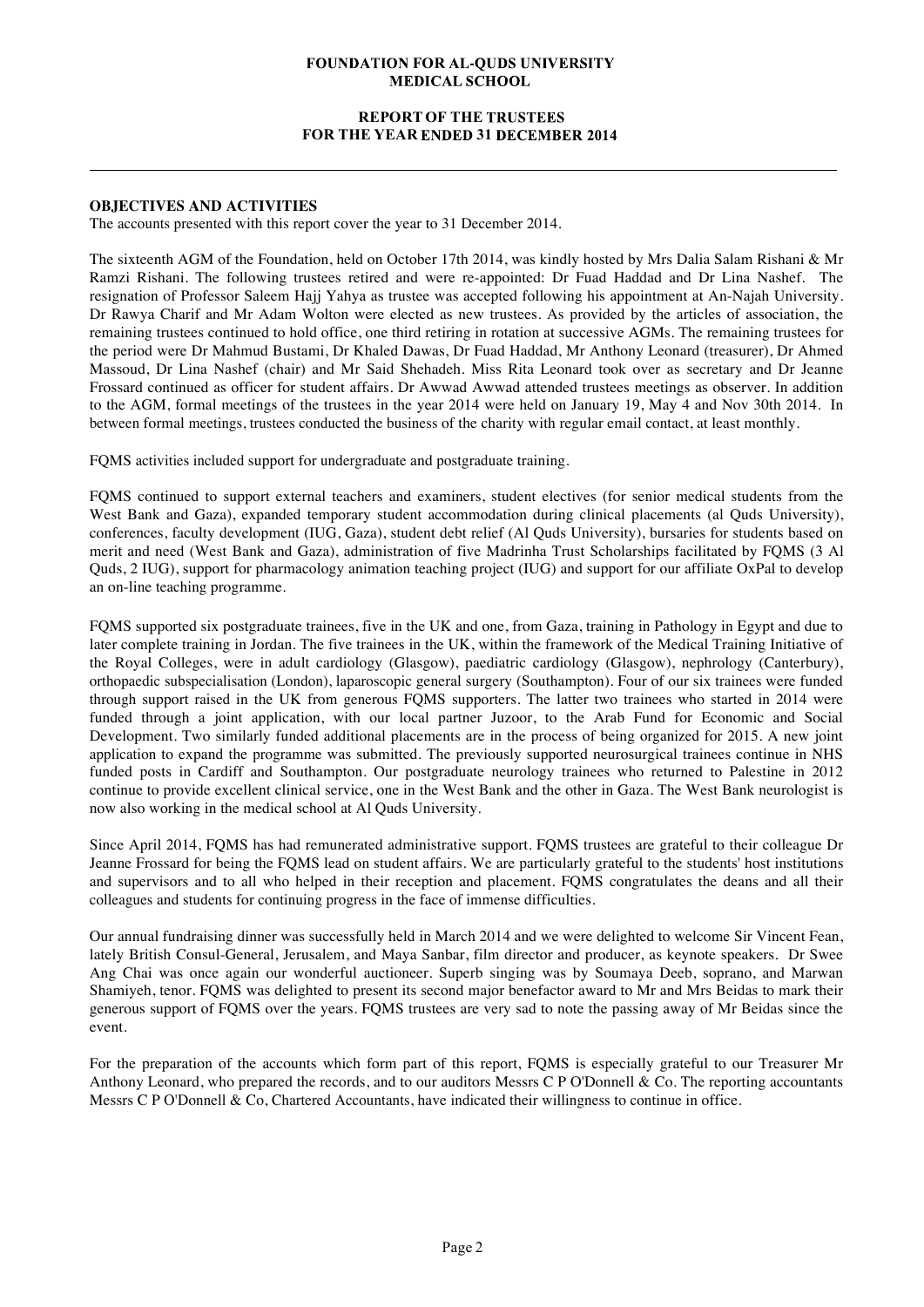## **REPORT OF THE FOR THE YEAR ENDED 31 DECEMBER 2014**

# **OBJECTIVES AND ACTIVITIES**

Many members, not specifically mentioned, have made extremely generous donations to the charity as well as giving of their time and skills. The trustees are grateful for all their support and encouragement. We remain committed to the development of FQMS in expertise and service towards the fulfilment of its objective of furthering medical education. In continuing to support medical education for Palestine, FQMS helps lay the foundations for a better future.

Lina Nashef, FQMS Chair.

Approved by order of the board of trustees on October 7 2015 and signed on its behalf by:

Lin Deskef

............................................. Dr L Nashef - Trustee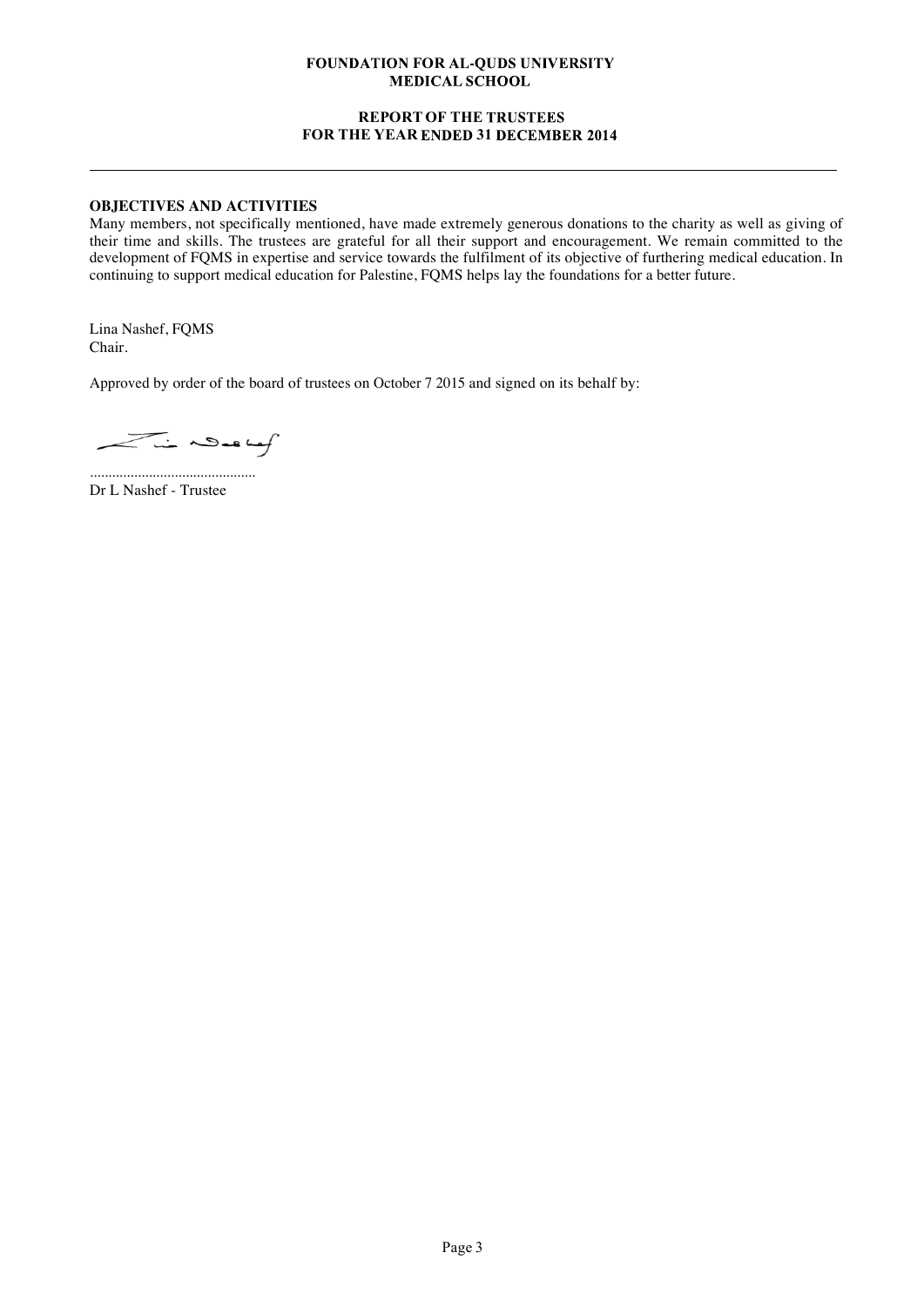#### **INDEPENDENT EXAMINER'S REPORT TO THE TRUSTEES OF FOUNDATION FOR AL-QUDS UNIVERSITY MEDICAL SCHOOL**

I report on the accounts for the year ended 31 December 2014 set out on pages five to ten.

#### **Respective responsibilities of trustees and examiner**

The charity's trustees (who are also the directors for the purposes of company law) are responsible for the preparation of the accounts. The charity's trustees consider that an audit is not required for this year (under Section 144(2) of the Charities Act 2011 (the 2011 Act)) and that an independent examination is required.

Having satisfied myself that the charity is not subject to audit under company law and is eligible for independent examination, it is my responsibility to:

- examine the accounts under Section 145 of the 2011 Act
- to follow the procedures laid down in the General Directions given by the Charity Commission (under Section
- 145(5) (b) of the 2011 Act); and
- to state whether particular matters have come to my attention.

#### **Basis of the independent examiner's report**

My examination was carried out in accordance with the General Directions given by the Charity Commission. An examination includes a review of the accounting records kept by the charity and a comparison of the accounts presented with those records. It also includes consideration of any unusual items or disclosures in the accounts, and seeking explanations from you as trustees concerning any such matters. The procedures undertaken do not provide all the evidence that would be required in an audit, and consequently no opinion is given as to whether the accounts present a 'true and fair view' and the report is limited to those matters set out in the statements below.

#### **Independent examiner's statement**

In connection with my examination, no matter has come to my attention:

- (1) which gives me reasonable cause to believe that, in any material respect, the requirements
	- to keep accounting records in accordance with Section 386 and 387 of the Companies Act 2006; and
	- to prepare accounts which accord with the accounting records, comply with the accounting requirements of Sections 394 and 395 of the Companies Act 2006 and with the methods and principles of the Statement of Recommended Practice: Accounting and Reporting by Charities

have not been met; or

(2) to which, in my opinion, attention should be drawn in order to enable a proper understanding of the accounts to be reached.

C P O'Donnell FCA Homeland Hempstead Road Bovingdon Hertfordshire HP3 0HF

Date: .............................................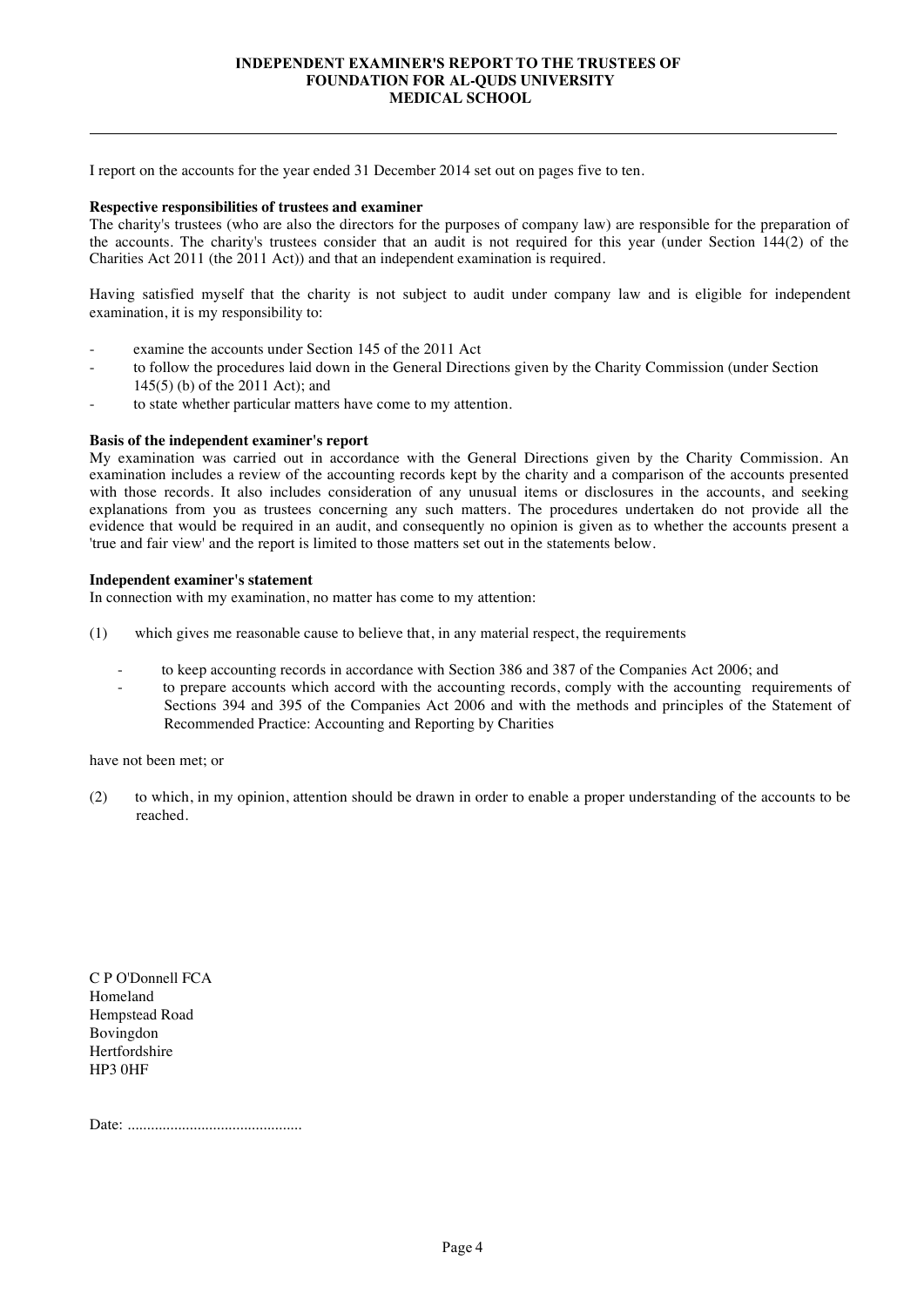# **STATEMENT OF FINANCIAL ACTIVITIES FOR THE YEAR 31 2014**

| <b>INCOMING RESOURCES</b>                                                                                                                                                                                                     | <b>Notes</b>   | 31.12.14<br>Unrestricted<br>fund<br>£ | 31.12.13<br>Total<br>funds<br>$\pounds$ |
|-------------------------------------------------------------------------------------------------------------------------------------------------------------------------------------------------------------------------------|----------------|---------------------------------------|-----------------------------------------|
| Incoming resources from generated funds<br>Voluntary income                                                                                                                                                                   |                | 130,098                               | 79,921                                  |
| Investment income                                                                                                                                                                                                             | $\overline{2}$ | 3,467                                 | 1,829                                   |
| <b>Total incoming resources</b>                                                                                                                                                                                               |                | 133,565                               | 81,750                                  |
| <b>RESOURCES EXPENDED</b><br><b>Costs of generating funds</b><br>Costs of generating voluntary income<br><b>Charitable activities</b><br>Support for medical education<br><b>Governance costs</b><br>Other resources expended |                | 3,718<br>219,686<br>780<br>278        | 1,635<br>170,462<br>780                 |
| <b>Total resources expended</b>                                                                                                                                                                                               |                | 224,462                               | 172,877                                 |
| NET INCOMING/(OUTGOING)<br><b>RESOURCES</b><br><b>RECONCILIATION OF FUNDS</b>                                                                                                                                                 |                | (90, 897)                             | (91, 127)                               |
| <b>Total funds brought forward</b>                                                                                                                                                                                            |                | 531,816                               | 622,943                                 |
| <b>TOTAL FUNDS CARRIED FORWARD</b>                                                                                                                                                                                            |                | 440,919                               | 531,816                                 |

The notes form part of these financial statements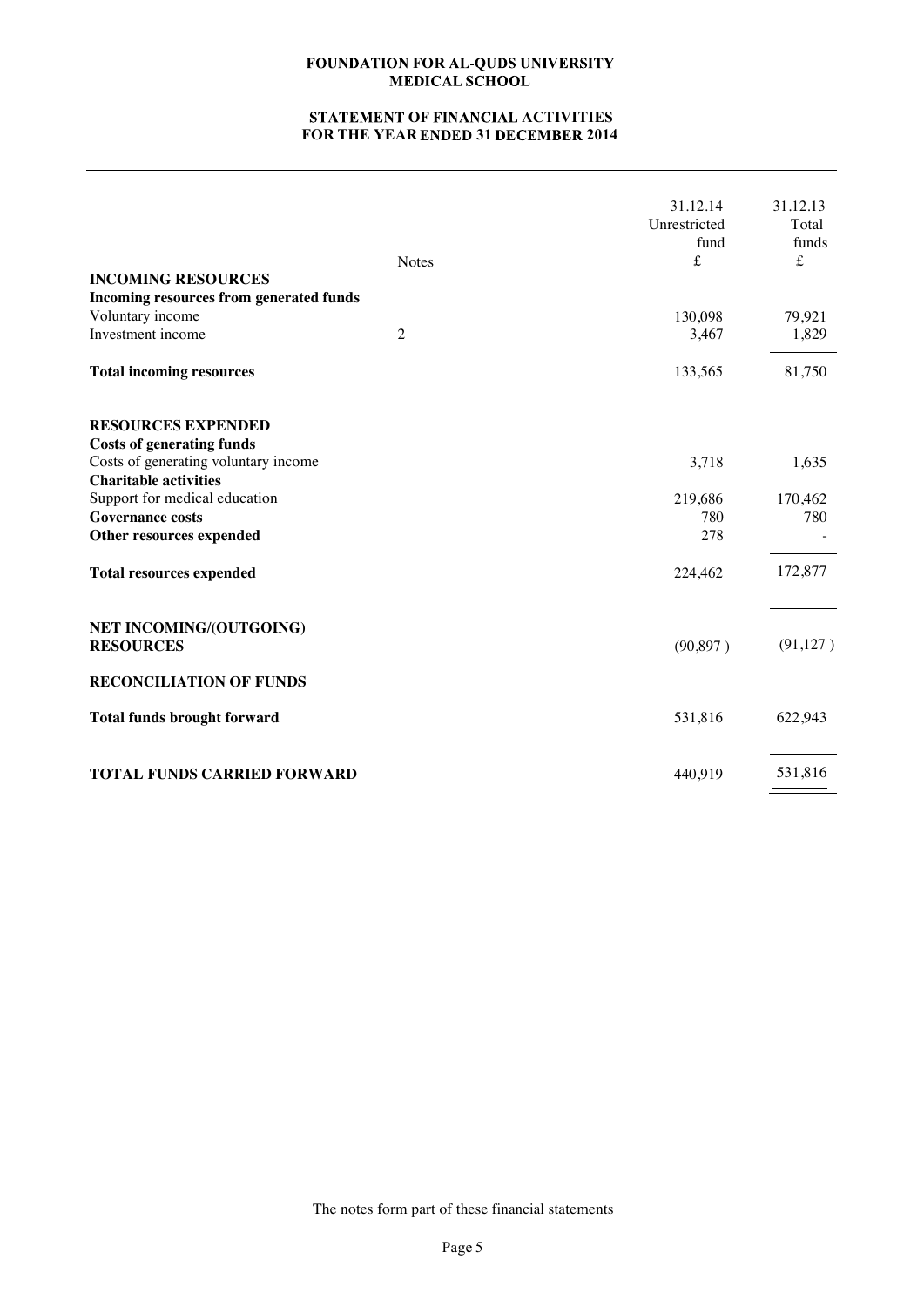# **BALANCE SHEET AT 31**

|                                        |              |           | 31.12.14<br>Unrestricted<br>fund | 31.12.13<br>Total<br>funds |
|----------------------------------------|--------------|-----------|----------------------------------|----------------------------|
|                                        | <b>Notes</b> | $\pounds$ | $\pounds$                        | $\pounds$                  |
| <b>FIXED ASSETS</b><br>Tangible assets | 5            |           | 831                              |                            |
| <b>CURRENT ASSETS</b>                  |              |           |                                  |                            |
| Debtors<br>Cash at bank                | 6            |           | 12,757<br>454,325                | 532,597                    |
|                                        |              |           | 467,082                          | 532,597                    |
| <b>CREDITORS</b>                       |              |           |                                  |                            |
| Amounts falling due within one year    | 7            |           | (26,994)                         | (781)                      |
| <b>NET CURRENT ASSETS</b>              |              |           | 440,088                          | 531,816                    |
| TOTAL ASSETS LESS CURRENT              |              |           |                                  |                            |
| <b>LIABILITIES</b>                     |              |           | 440,919                          | 531,816                    |
| <b>NET ASSETS</b>                      |              |           | 440,919                          | 531,816                    |
|                                        |              |           |                                  |                            |
| <b>FUNDS</b>                           | $\,8\,$      |           |                                  |                            |
| Unrestricted funds                     |              |           | 440,919                          | 531,816                    |
| <b>TOTAL FUNDS</b>                     |              |           | 440,919                          | 531,816<br>=               |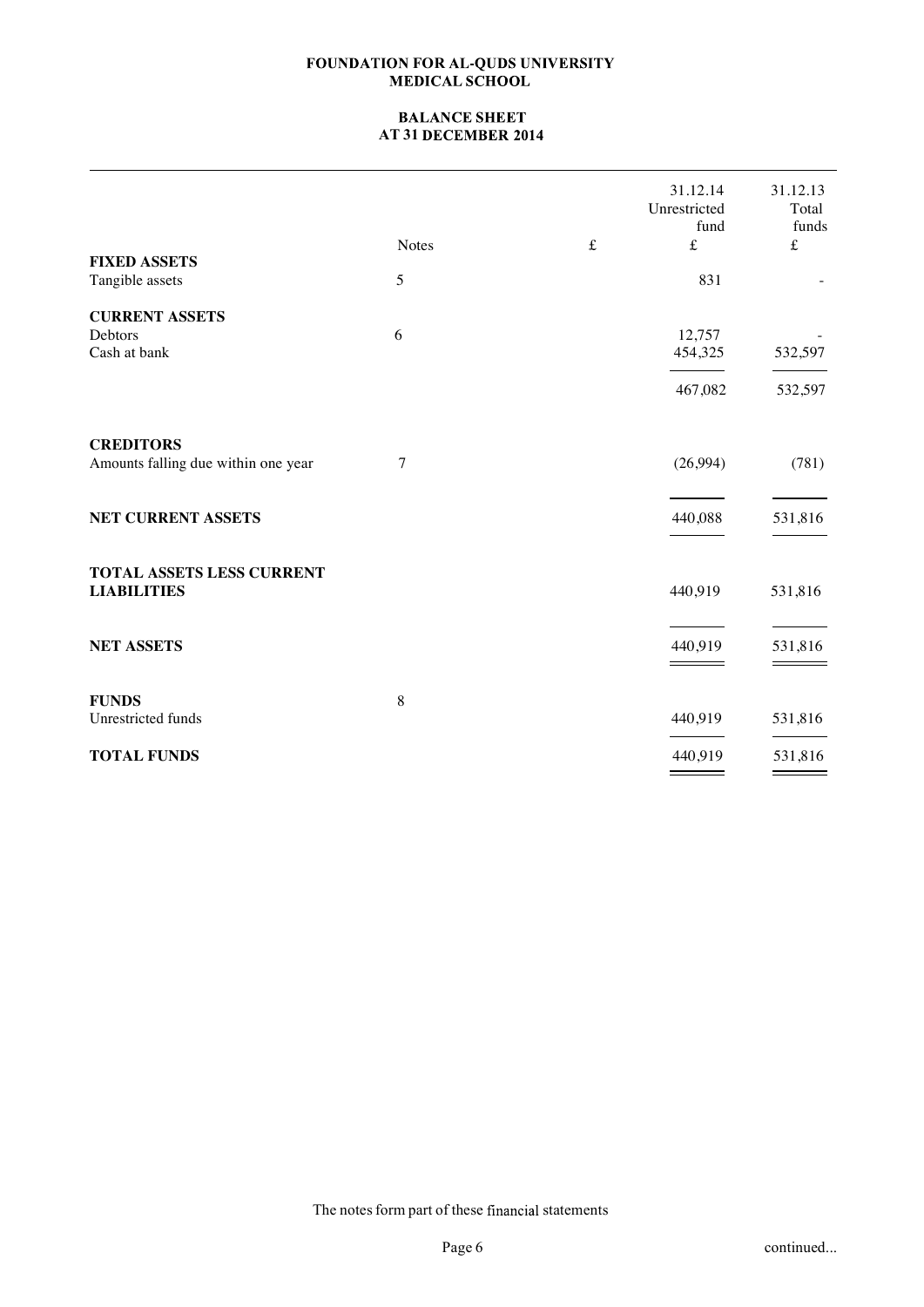## **BALANCE SHEET - CONTINUED AT 31**

The charitable company is entitled to exemption from audit under Section 477 of the Companies Act 2006 for the year ended 31 December 2014.

The members have not required the charitable company to obtain an audit of its financial statements for the year ended 31 December 2014 in accordance with Section 476 of the Companies Act 2006.

The trustees acknowledge their responsibilities for

- (a) ensuring that the charitable company keeps accounting records that comply with Sections 386 and 387 of the Companies Act 2006 and
- (b) preparing financial statements which give a true and fair view of the state of affairs of the charitable company as at the end of each financial year and of its surplus or deficit for each financial year in accordance with the requirements of Sections 394 and 395 and which otherwise comply with the requirements of the Companies Act 2006 relating to financial statements, so far as applicable to the charitable company.

These financial statements have been prepared in accordance with the special provisions of Part 15 of the Companies Act 2006 relating to small charitable companies and with the Financial Reporting Standard for Smaller Entities (effective April 2008).

The financial statements were approved by the Board of Trustees on October 7 2015 and were signed on its behalf by:

 $\overline{\phantom{a}}$ in Novellaf

Dr L Nashef -Trustee

.............................................

The notes form part of these financial statements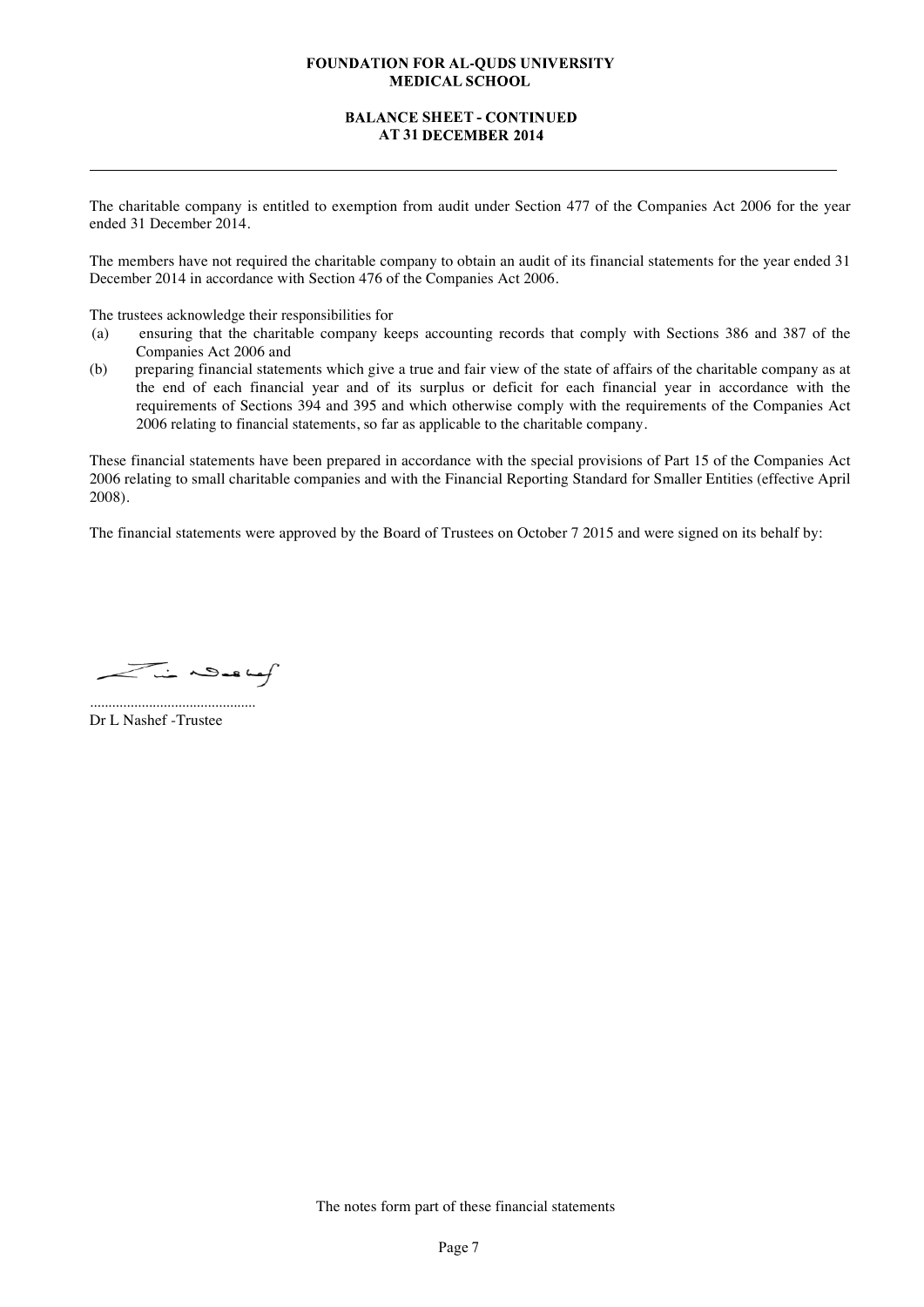## **NOTES TO THE STATEMENTS FOR THE YEAR ENDED 31 DECEMBER 2014**

#### **1. ACCOUNTING POLICIES**

#### **Accounting convention**

The financial statements have been prepared under the historical cost convention, and in accordance with the Financial Reporting Standard for Smaller Entities (effective April 2008), the Companies Act 2006 and the requirements of the Statement of Recommended Practice, Accounting and Reporting by Charities.

#### **Incoming resources**

All incoming resources are included on the Statement of Financial Activities when the charity is legally entitled to the income and the amount can be quantified with reasonable accuracy.

#### **Resources expended**

Expenditure is accounted for on an accruals basis and has been classified under headings that aggregate all cost related to the category. Where costs cannot be directly attributed to particular headings they have been allocated to activities on a basis consistent with the use of resources. Grants offered subject to conditions which have not been met at the yearend date are noted as a commitment but not accrued as expenditure.

#### **Tangible fixed assets**

Depreciation is provided at the following annual rates in order to write off each asset over its estimated useful life.

#### **Taxation**

The charity is exempt from corporation tax on its charitable activities.

#### **Fund accounting**

Unrestricted funds can be used in accordance with the charitable objectives at the discretion of the trustees.

Restricted funds can only be used for particular restricted purposes within the objects of the charity. Restrictions arise when specified by the donor or when funds are raised for particular restricted purposes.

Further explanation of the nature and purpose of each fund is included in the notes to the financial statements.

#### **2. INVESTMENT INCOME**

|                   | 31.12.14<br>$\overline{\phantom{a}}$ | 31.12.13<br>£      |
|-------------------|--------------------------------------|--------------------|
| Interest received | 3,467                                | .329               |
|                   | $\sim$ $\sim$ $\sim$                 | $\hspace{1.5cm} =$ |

### **3. NET INCOMING/ (OUTGOING) RESOURCES**

Net resources are stated after charging / (crediting):

|                             | 31.12.14 | 31.12.13 |
|-----------------------------|----------|----------|
|                             |          |          |
| Depreciation - owned assets | 278      | $\sim$   |
|                             |          |          |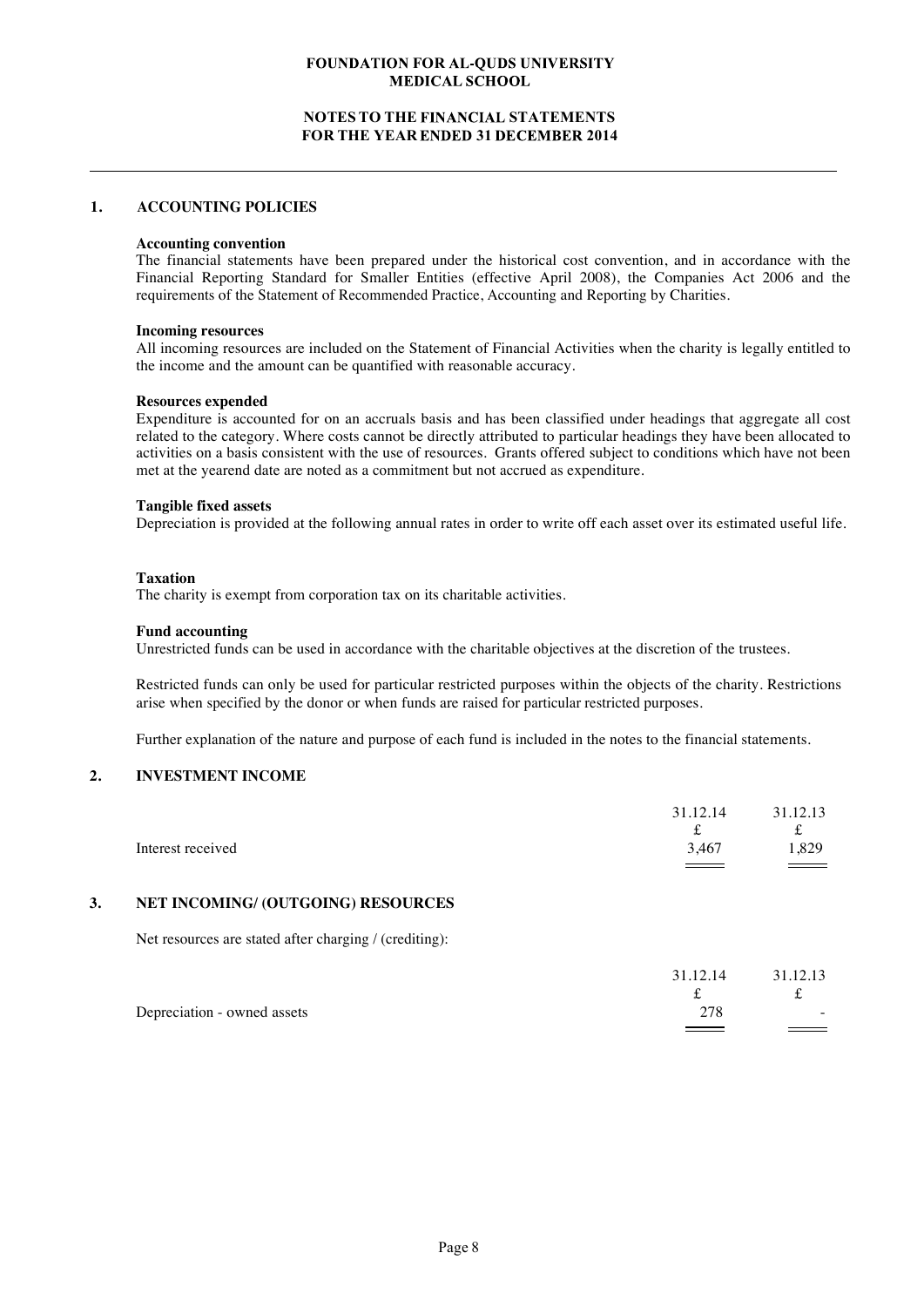## **NOTES TO THE FINANCIAL STATEMENTS - CONTINUED FOR THE YEAR ENDED 31 DECEMBER 2014**

# **4. TRUSTEES' REMUNERATION AND BENEFITS**

There were no trustees' remuneration or other benefits for the year ended 31 December 2014 nor for the year ended 31 December 2013.

## **Trustees' expenses**

There were no trustees' expenses paid for the year ended 31 December 2014 nor for the year ended 31 December 2013.

# **5. TANGIBLE FIXED ASSETS**

|                                              | Plant and<br>machinery etc |
|----------------------------------------------|----------------------------|
| <b>COST</b>                                  | t                          |
| Additions                                    | 1,109                      |
| <b>DEPRECIATION</b><br>At 1 January 2014     | 278                        |
| <b>NET BOOK VALUE</b><br>At 31 December 2014 | 831                        |
| At 31 December 2013                          |                            |

## **6. DEBTORS: AMOUNTS FALLING DUE WITHIN ONE YEAR**

| Other debtors                                         | 12.757 |  |
|-------------------------------------------------------|--------|--|
| <b>CREDITORS: AMOUNTS FALLING DUE WITHIN ONE YEAR</b> |        |  |

|                 | 31.12.14 | 31.12.13 |
|-----------------|----------|----------|
|                 |          | £        |
| Other creditors | 26,994   | 781      |

#### **8. MOVEMENT IN FUNDS**

|                                           | Net movement |           |             |
|-------------------------------------------|--------------|-----------|-------------|
|                                           | At 1.1.14    | in funds  | At 31.12.14 |
|                                           | £            | £         | £           |
| <b>Unrestricted funds</b><br>General fund | 531,816      | (90, 897) | 440.919     |
| <b>TOTAL FUNDS</b>                        | 531,816      | (90, 897) | 440,919     |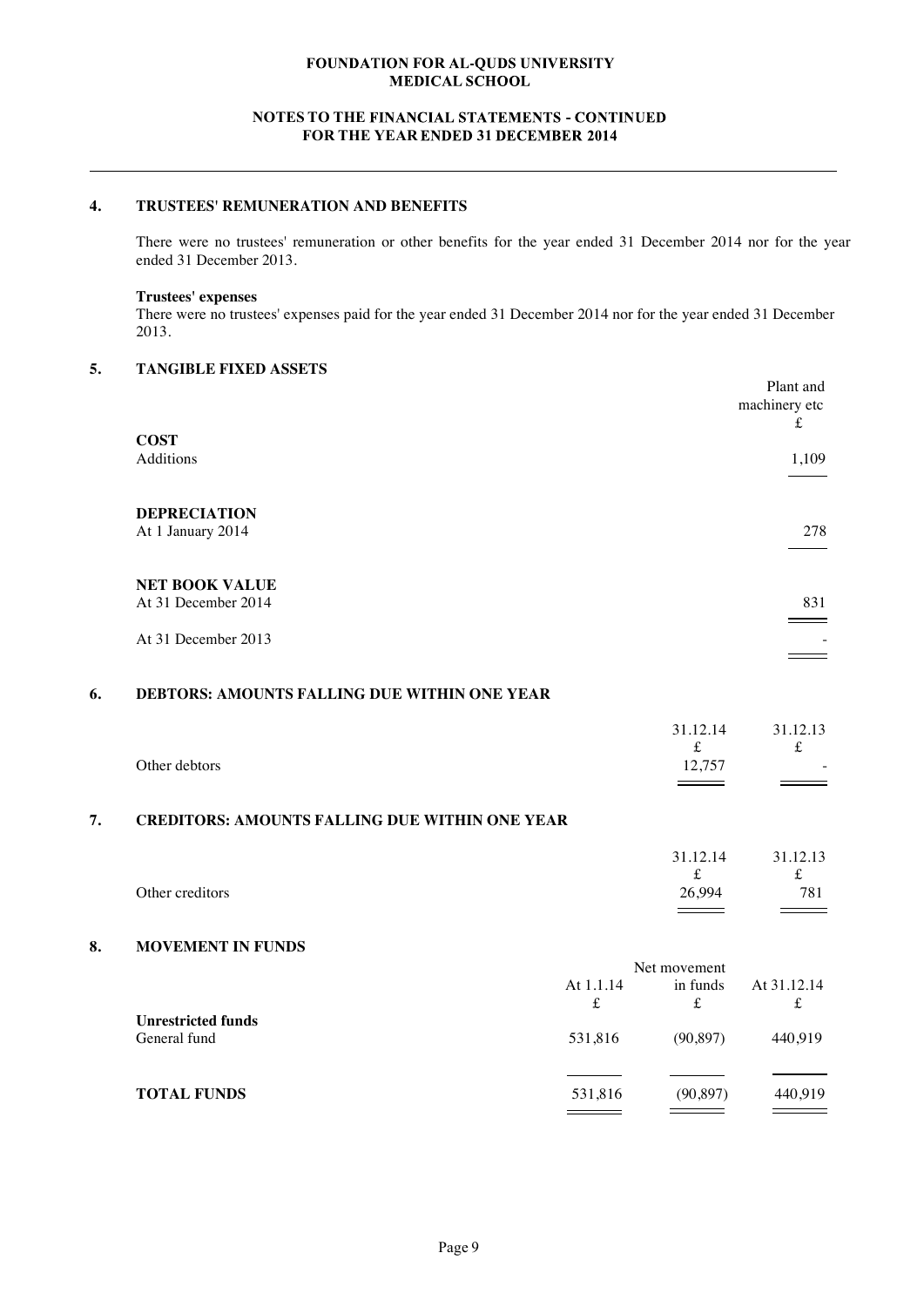# **NOTES TO THE FINANCIAL STATEMENTS - CONTINUED FOR THE YEAR ENDED 31 DECEMBER 2014**

# **8. MOVEMENT IN FUNDS - continued**

Net movement in funds, included in the above are as follows:

|                                           | Incoming<br>resources<br>£ | Resources<br>expended | Movement in<br>funds<br>£ |
|-------------------------------------------|----------------------------|-----------------------|---------------------------|
| <b>Unrestricted funds</b><br>General fund | 133.565                    | (224, 462)            | (90, 897)                 |
| <b>TOTAL FUNDS</b>                        | 133,565                    | (224, 462)            | (90, 897)                 |